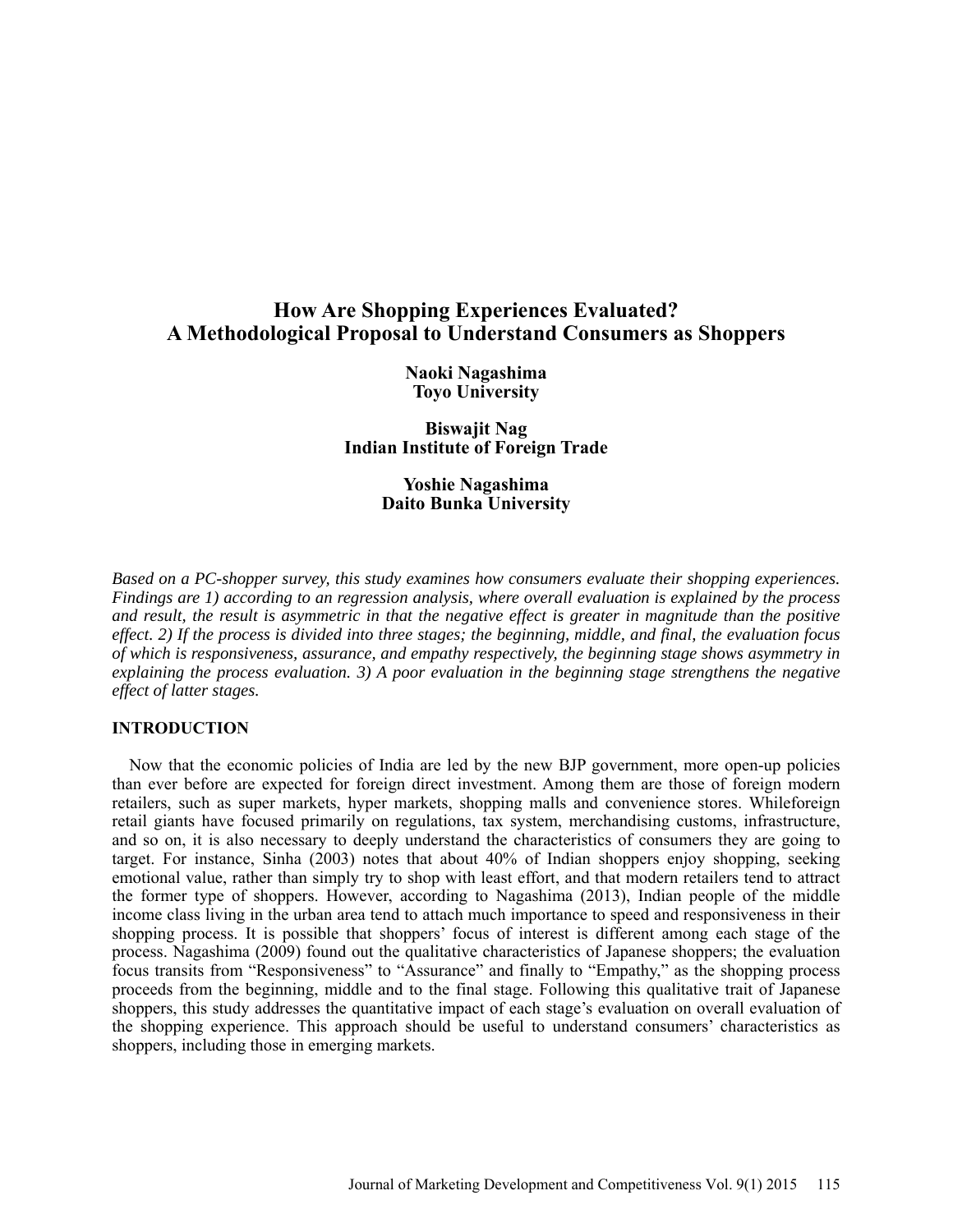#### **PRECEDING STUDIES**

Studies on service evaluation model are tremendous in number. Here, related to this study, we will review studies on the expression of service processes, evaluation of experiences, and asymmetry and nonlinearity with respect to evaluation. From the viewpoint of expressing service processes, there are a series of studies on service blueprinting (Shostack 1984, 1992; Kingman-Brundage 1989; Bitner, Ostrom, & Morgan 2008 etc.) The purpose of these studies is mainly to make the structure of services visible, and to contribute to effective management. In order to evaluating services with emphasis on processes, the idea used by blueprinting that a customer process can be divided into several steps is applicable.

Studies on the evaluation of experiences have been conducted mainly in the field of cognitive psychology. For instance, Kahneman (1999) developed so-called "Peak-end rule" from a series of experiments of medical treatment. This rule states that goodness/badness of experience is determined not by the length of the period or the average of goodness, but by the best/worst moment and the end of the period. Kahneman (1999) regards the process of experience as continuous time flow. In the case of service experience, however, it will be more appropriate for the process to be divided into some stages along customer processes, since each stage has its own different feature or purpose.

Among scarce studies that focus service processes in evaluating services, Stauss & Weinlich (1997) analyzes a part of service process of a package tour by dividing the process into several steps. Then this study applies CIT (Critical Incident Technique) to each step, and concluded that steps that are usually considered negligible can have a significant impact on overall evaluation. Nagashima (2010) also conducted empirical analyses about four services, and confirmed significant impact on overall evaluation by each stage. However, since both Stauss et al. (1997) and Nagashima (2010) do not examine asymmetry and nonlinearity, it should be said that at least one of the important features of stages remains unexplored.

An epoch-making study, Kahneman & Tversky (1979), proposed "Prospect theory" and motivated economists to reconsider utility function typically used in economics. The principle ideas of this theory can be characterized in the "Value function," that has "Reference point" which is neither loss nor profit, and expresses asymmetry and nonlinearity. It is asymmetric in the sense that negative effect overweighs the positive effect. For example, the regret of \$100 loss is more than the pleasure of \$100 gain in magnitude. This observation is called "Loss-aversion." In addition, "Value function" expresses nonlinearity in the sense that utility shows diminishing sensitivity both for gain and loss as they become larger. For example, the regret (pleasure) of \$200 loss (gain) is less than twice the regret (pleasure) of \$100 loss (gain) in magnitude. This trait renders utility risk-averse in the gain-domain and risk-loving in the loss-domain.

Cognitive asymmetry and nonlinearity and the existence of "Reference point" in evaluation, studied primarily in the field of cognitive psychology and behavioral economics, influenced scholars of consumer behavior and marketing since 1980s, and motivated such studies as reference price.

Mittal, Ross, & Baldasare (1998) is a representative example that studies asymmetry and nonlinearity in service evaluation. Based on empirical analyses of primary medical care visitors and automobiles purchasers, they confirmed asymmetric response of overall evaluation to each attribute -level evaluation; i.e. negative effects overweigh the positive effects. In addition, as for nonlinearity, overall evaluation shows diminishing sensitivity for attribute-level evaluations only in the positive domain. In the negative domain, overall evaluation does not show diminishing sensitivity, instead, the relationship is linear.

Above mentioned Stauss et al. (1997) indicates different type of asymmetry and nonlinearity. Based on the fact that reasons for goodness and those for badness are quite different in CIT analyses, they suggest the existence of Minimum-requirement qualities and Value-enhancing qualities. The former qualities cause reasons for badness if they fall short of expectation, and the latter cause reasons for goodness if they exceed expectation. While "Prospect theory" prepositioned only decreasing impact of gain/loss on utility, Stauss et al. (1997) points out both decreasing and increasing impacts, although it does not consider "Reference point." Figure 1 shows the concepts of "Value function in Prospect theory" and "Minimum-requirement and Value-enhancing qualities."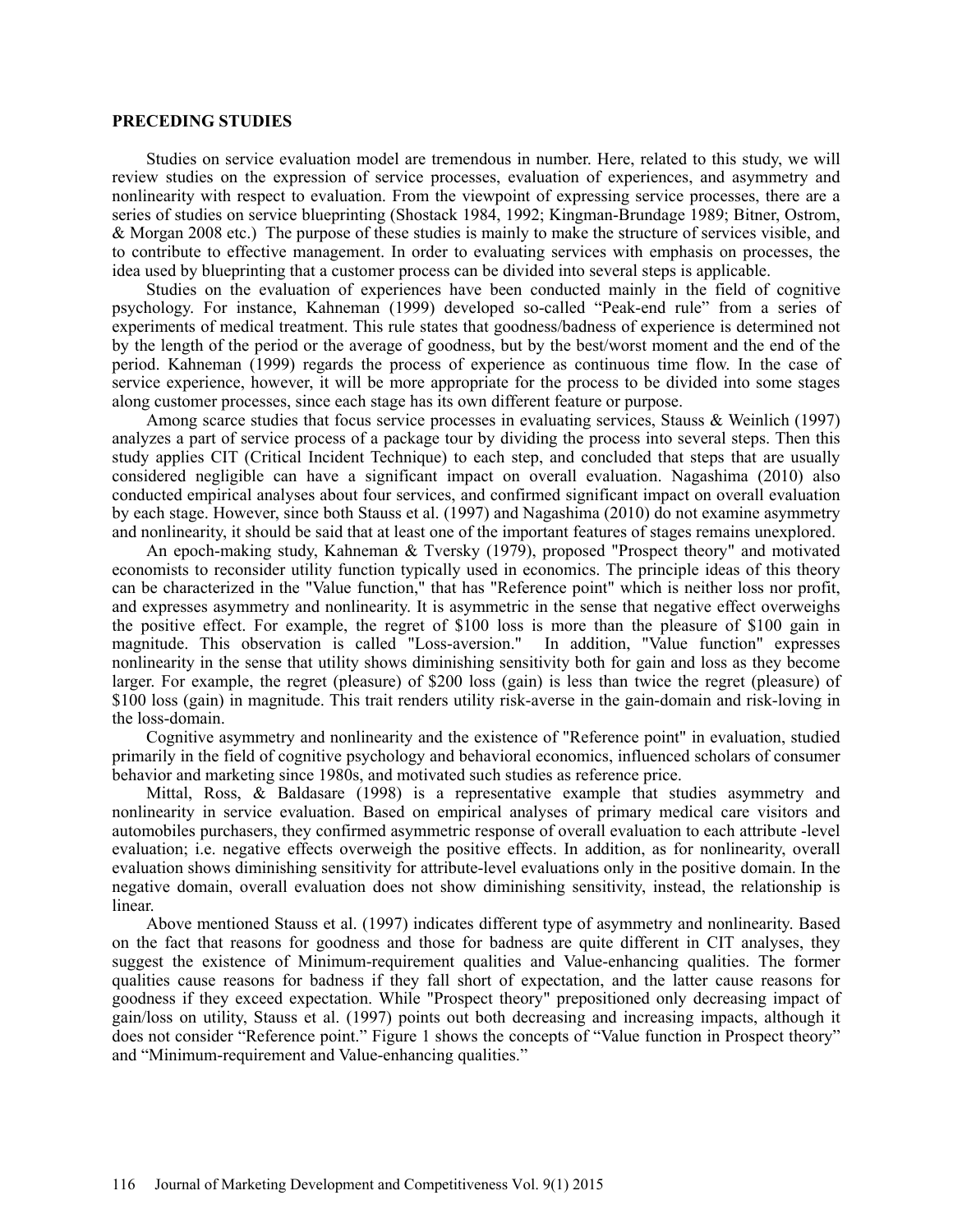## **FIGURE 1 THEORIES ON COGNITIVE ASYMMETRY AND NONLINEARITY**



## (1997)

**Note.** Described based on Kahneman et al. (1979) and Stauss et al. (1997). Suppose an ordinary utility function, U(x)(x: asset level or gain/loss), U'(x)>0 and U''(x)<0 holds for any x. In "Prospect theory"(left figure), U'(x)>0 holds for any x. But let x=0 be the reference point, asymmetric feature that  $U(x_1) \le |U(-x_1)|$  for  $x_1>0$  is observed. Also it is nonlinear in that  $U''(x) > 0$  for  $x < 0$  and  $U''(x) < 0$  for  $x > 0$ . In value-enhancing and minimum-requirement qualities (right figure), they do not include the concept of reference point. Both qualities are common in that  $U'(x) > 0$  for any x, but for value-enhancing qualities  $U''(x) > 0$  holds, while for minimum-requirement qualities,  $U''(x) \le 0$  holds for any x.

## **SETTING MODELS**

#### **Purposes of This Study**

In this study, according to Grönroos (1984), a service is evaluated by the result and the process of the service. In addition, the service process consists of several steps, and then integrated into three major stages, i.e. the beginning, middle, and final stages (Figure 2). Using this framework, this study is aiming at examining 1) Whether the result and the process of the service have asymmetric and/or nonlinear impact on the overall evaluation, 2) Whether the beginning, middle, and the final stages have asymmetric and/or nonlinear impact on the evaluation of the service process.

There are five paths of impact, i.e. impact from the result and the process on the overall evaluation, and impact from the beginning, middle, and final stages on the process evaluation. Is each path of impact asymmetric and/or nonlinear? Are they functions expressed by the "Prospect theory"? Or do some of them have increasing impact similar to the value-enhancing qualities? They will be empirically tested. In addition to analyzing the difference among three stages, it will be tested whether the evaluation of a stage will affect the impact of the subsequent stages. This effect will be called the "Hysteresis effect" hereafter.

While asymmetry is a simple concept, nonlinearity is not always so. With respect to the "Prospect theory" nonlinearity is the relationship between gain/loss and utility, that is one-to-one  $(R^1 \rightarrow R^1)$ relationship and it is simple and clear. Yet, the relationship between the elements and the total is plural-toone  $(R^n \rightarrow R^1)$ . This is the similar case to production function or multi-attribute utility function.

When multi-factors decide the overall evaluation, it is often taken for granted that a factor has a decreasing impact on the overall evaluation<sup>1</sup>. Mittal et al. (1998), for instance, regards the impact nonlinear if it is decreasing, i.e. the elasticity of the overall evaluation with respect to a certain factor is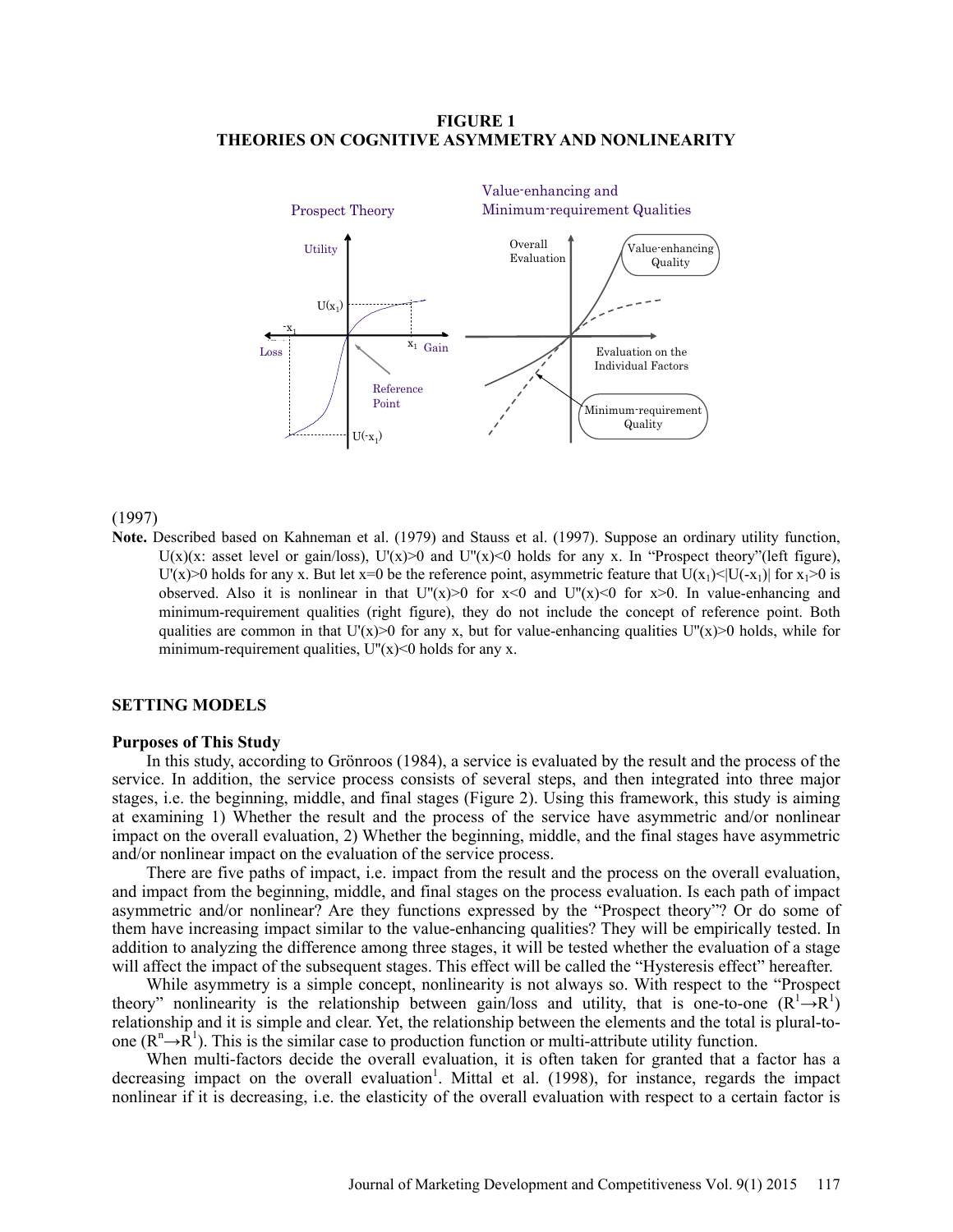less than one. However, since this is a  $R^n \rightarrow R^1$  function, it should be judged by the criterion, assuming a homogeneous function, whether its parameters as a whole show the homogeneity degree of less than one (below HGD1, hereafter). Three models to test asymmetry and nonlinearity are set as follows.

## **FIGURE 2 CONCEPT OF THE MODEL**



**Note.** Described by the author based on Grönroos (1984). The typical service process is considered to be divisible into several steps, and then integrated into three major stages. The figure above indicates that the beginning stage consists of Step1 $\sim$ *i*, the middle of Step *j* $\sim$ *k*, and the final of Step *l* $\sim$ *m*.

## **Model 1: "Prospect Theory" as a Whole**

First, the overall evaluation is the perceived benefit. This benefit, the dependent variable, is explained by the result and the process evaluations, the independent variables. These independent variables are divided into positive and negative ones, so that asymmetry and nonlinearity can be tested.

Positive portion in the Model 1 is the aggregation of the parts above the reference point. Negative portion is the aggregation of the parts below the reference point, and the number itself is positive. Therefore, the signs of parameters are theoretically  $\beta_1 > 0$ ,  $\beta_2 < 0$ ,  $\beta_3 > 0$ , and  $\beta_4 < 0$ . Asymmetry hypothesis can be expressed as  $\beta_1 < |\beta_2|$  and  $\beta_3 < |\beta_4|$ . Nonlinearity hypothesis is that of below HGD1, and can <**Model 1**>

ln (Perceived benefit) =  $\beta_0 + \beta_1$  ln (Process evaluation: Positive portion)

- $+ \beta_2$  ln (Process evaluation: Negative portion)
- $+ \beta_3$  ln (Result evaluation: Positive portion)

 $+ \beta_4$  ln (Result evaluation: Negative portion)  $+ \varepsilon_1$  (1)

**Note.**  $\ln$  ( ) means the natural logarithm of the variable in the parenthesis.

The same applies for the expressions hereafter.

be expressed as  $\beta_1 + \beta_3 < 1$  (positive side),  $|\beta_2| + |\beta_4| < 1$  (negative side). If these conditions are satisfied,  $|\beta_i|$  <1, j=1, ...,4, which Mittal et al. (1998) analyzed, will also be satisfied, so long as the parameter signs are consistent with those theoretically assumed. This means the former is a satisfactory condition to the latter.

## **Model 2: Different Characteristics among Three Stages**

While Model 1 analyzes asymmetry and nonlinearity as a whole, Model 2 focuses on analyzing the differences among three stages, the beginning, the middle, and the final stages. Three stages may indicate different characteristics in asymmetry and nonlinearity, since the focuses to be evaluated are different among three stages. For example, Nagashima (2009) states that the beginning stage is evaluated mainly by responsiveness, the middle by assurance, and the final by empathy shown by service providers and perceived by customers. Model 2 is defined as follows. The overall evaluation here is the process evaluation of the service concerned.

Positive portion in Model 2 is the aggregation of the parts above the reference point of the stage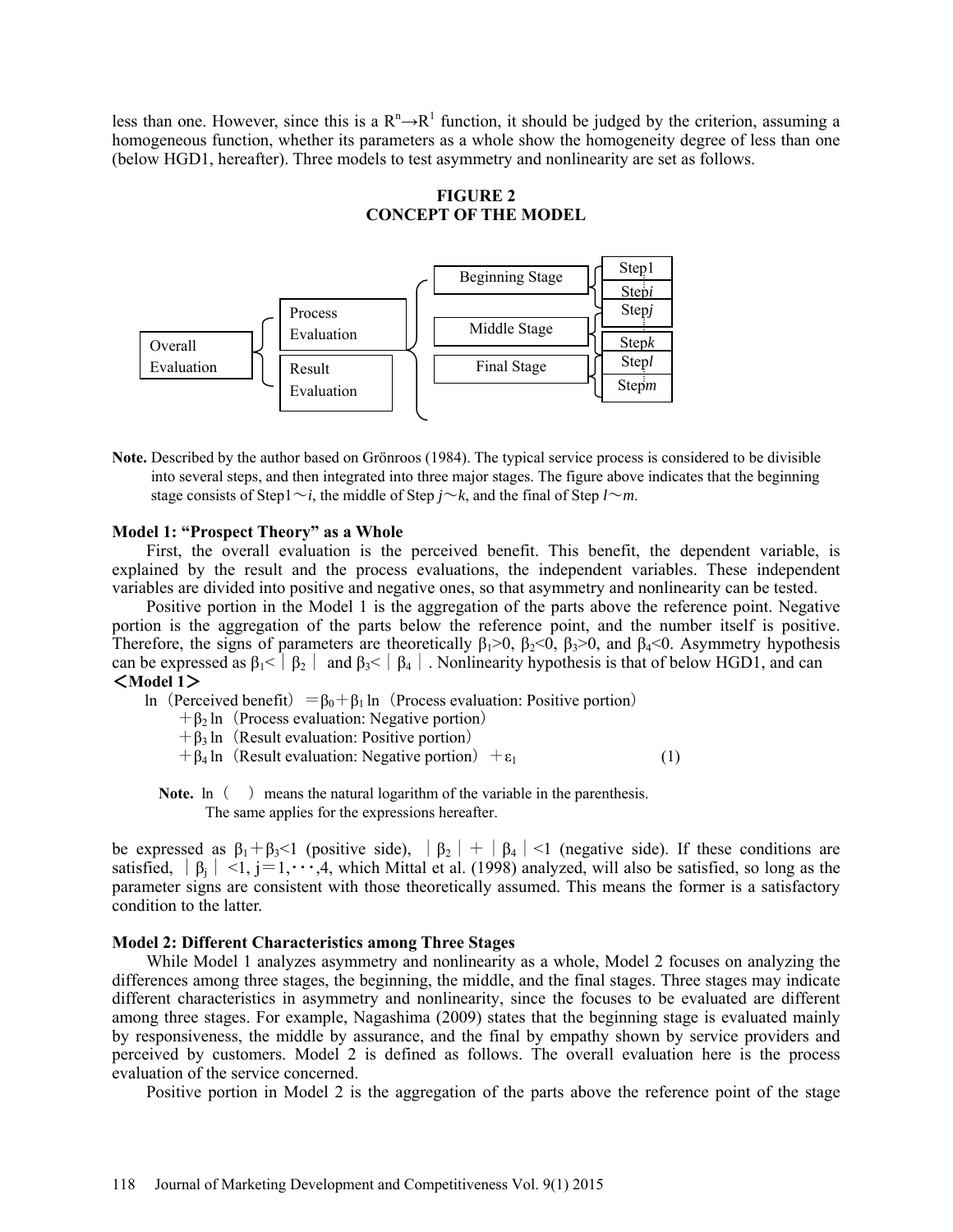concerned, since each stage consists of two steps, as mentioned afterwards. Similarly, negative portion means the aggregation of the parts below the reference point of the stage concerned, and the number itself is positive. Therefore, parameters are theoretically,  $\beta_1 > 0$ ,  $\beta_2 < 0$ ,  $\beta_3 > 0$ ,  $\beta_4 < 0$ ,  $\beta_5 > 0$ , and  $\beta_6 < 0$ .

Asymmetry hypothesis, if applied to all stages, can be expressed as  $\beta_1 < \beta_2$ ,  $\beta_3 < \beta_4$ , and  $\beta_5<|\beta_6|$ . On the other hand, nonlinearity hypothesis of the positive part is  $\beta_1+\beta_3+\beta_5<1$ , and that of the negative part is  $|\beta_2| + |\beta_4| + |\beta_6| < 1$ . Similar to nonlinearity hypothesis in Model 1, this

## <**Model 2**>

ln (Process evaluation) =  $\beta_0 + \beta_1$  ln (the beginning stage: Positive portion)

- $+ \beta_2$  ln (the beginning stage: Negative portion)
- $+ \beta_3$  ln (the middle stage: Positive portion)
- $+ \beta_4$  ln (the middle stage: Negative portion)
- $+ \beta_5$  ln (the final stage: Positive portion)
- $+ \beta_6$  ln (the final stage: Negative portion)  $+ \varepsilon_2$  (2)

means the function is below HGD1. Theses nonlinear conditions satisfies  $|\beta_i| < 1$ , j=1, ...,6, if the parameter signs are consistent with those theoretically assumed. In addition, if factor k has an increasing impact, as in the value-enhancing quality,  $|\beta_k|>1$  will be observed.

#### **Model 3: Hysteresis Effects**

Evaluation of a service involves an evaluation of an experience. Regarding evaluating experiences, Kahneman (1999) for example, suggests "Peak-End Rule." In the context of providing services, service providers often say, "If we fail to satisfy customers in the first customer contact, that awkwardness lingers and it is so hard to gain a high overall evaluation." This can be interpreted as cut-off effect in the sense that a low score in the beginning stage cannot be recovered by high scores of the subsequent stages. In other words, non-recoverability means a model of non-compensation.

This cut-off effect or non-recoverability is a part of the "Hysteresis effect" that this study analyzes. The "Hysteresis effect" examined in this study is that an evaluation of a stage affects the parameters of subsequent stages both in positive and negative ways. More specifically, does an evaluation of the beginning stage affect the parameters of the middle and/or the final stage? How about an evaluation of the middle stage? Does that affect the parameters of the final stage?

Not only cut-off effects that a badness of former stages cannot be compensated by goodness of latter stages but also cumulative effects that a badness of former stages may strengthen the badness of latter stages on the overall evaluation, will be tested. Namely, the "Hysteresis effect" is an interaction effect with time order, and Model 3 is defined by using dummy variables as below.

## <**Model 3**>

- ln (Process evaluation) =  $\beta_0 + \beta_1$  ln (the beginning stage: Positive portion)
	- $+ \beta_2$  ln (the beginning stage: Negative portion)
	- $+ \beta_3$  ln (the middle stage: Positive portion)
	- $+ \beta_4$  ln (the middle stage: Negative portion)
	- $+ \beta_5$  ln (the final stage: Positive portion)
	- $+ \beta_6$  ln (the final stage: Negative portion)
	- $+\delta_1$  dum\_beg \* ln (the middle stage: Positive portion)
	- $+\delta_2$  dum beg \* ln (the middle stage: Negative portion)
	- $+\delta_3$  dum mid \* ln (the final stage: Positive portion)
	- $+\delta_4$  dum mid \* ln (the final stage: Negative portion)
	- $+\delta_5$  dum beg \* ln (the final stage: Positive portion)

 $+\delta_6$  dum beg \* ln (the final stage: Negative portion)  $+\epsilon_3$  (3)

**Note.** dum beg: Dummy of the beginning stage (0: below the reference point, 1:same or above) dum mid: Dummy of the middle stage (0: below the reference point, 1:same or above)

The reference point here is the point evaluated neither positively nor negatively.

The "Hysteresis effect" will be detected if the null hypothesis that the dummy variables,  $\delta_i$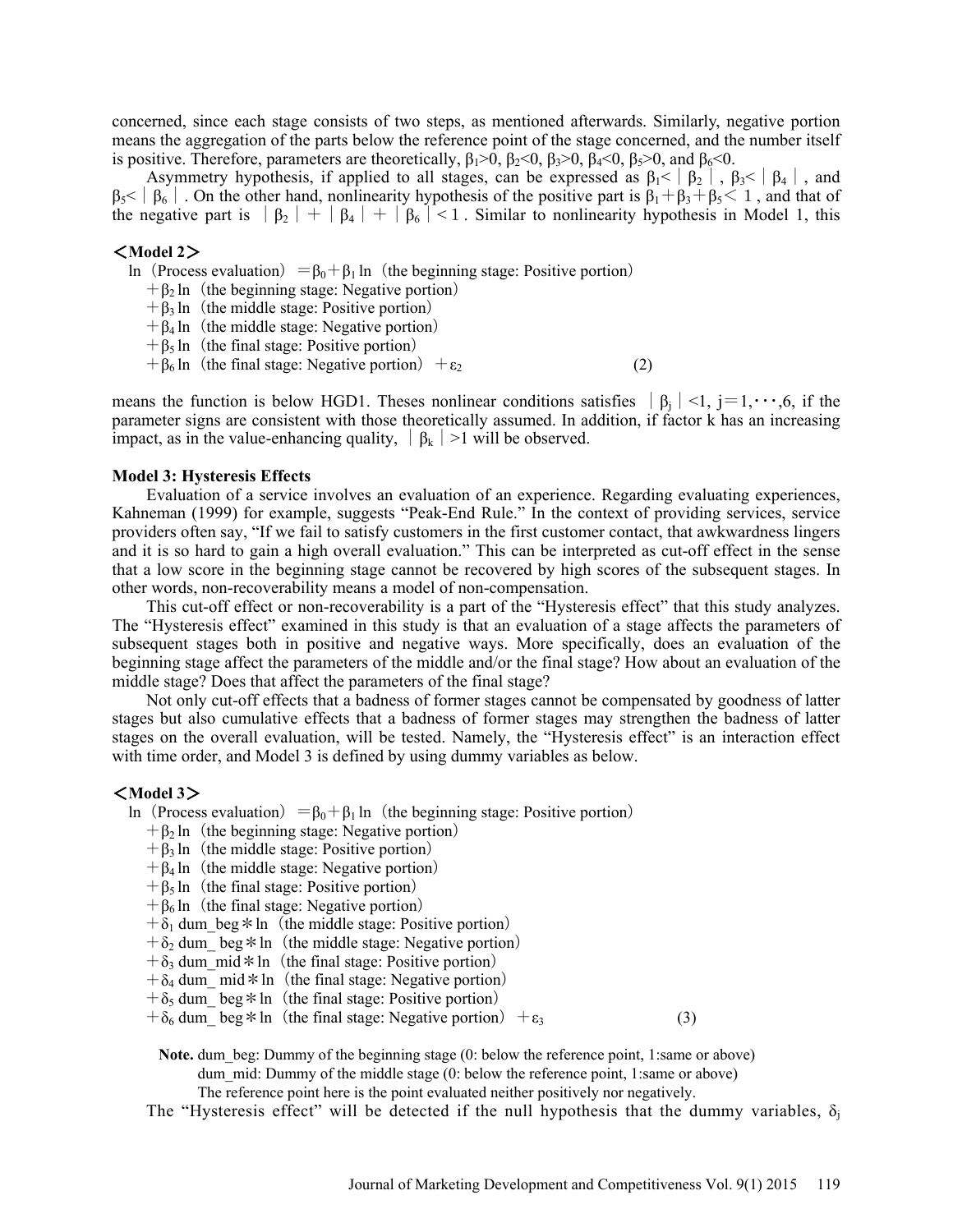$(i=1,\dots,6)$ , are simultaneously equal to zero is rejected. For instance, if  $\delta_1>0$  is detected by a statistical test, the hysteresis from the beginning to the middle stage is interpreted as follows. When the evaluation of the beginning stage is bad, that is below the reference point, the impact of goodness of the middle stage on the overall evaluation is  $\beta_3$ . Yet, when the evaluation of the beginning stage is good, that is the same as or above the reference point, the impact of goodness of the middle stage on the overall evaluation will be improved to be  $\beta_3 + \delta_1$ . If explained the same thing from another side, when the evaluation of the beginning stage is bad, the impact of goodness of the middle stage on the overall evaluation will be deteriorated by  $\delta_1$ . This is an example of a cut-off effect, i.e. when the middle stage is positively evaluated.

When the middle stage is negatively evaluated, an example of a cumulative effect, will be explained as follows. This is the case if the dummy variable  $\delta_2 > 0$  is detected. When the evaluation of the beginning stage is bad, that is below the reference point, the impact of badness of the middle stage on the overall evaluation is  $\beta_4(\leq 0)$ . Yet, when the evaluation of the beginning stage is good, that is the same as or above the reference point, the impact of badness of the middle stage on the overall evaluation will be mitigated to be  $\beta_4 + \delta_2$ . If explained the same thing from another side, when the evaluation of the beginning stage is bad, the impact of badness of the middle stage on the overall evaluation will be strengthened by  $\delta_2$ .

Above explanations are about the hysteresis from the beginning to the middle stage. The same way of explanation can be applied to the hysteresis from the beginning to the final, and from the middle to the final stages.

### **METHOD OF RESEARCH**

### **Analyzed Services and Setting Steps**

In order to analyze Model 1-3 in the previous section, a questionnaire survey was conducted on personal computer purchasers, one group purchased from online shops, the other group from real electric retail stores (retail stores, hereafter). The reasons for choosing these services are that the period of the service process is rather short, and that the typical process can be easily expressed in such way as service blueprinting. The purpose of using these services is common, obtaining a needed personal computer, but they are different in that one is a non-face-to-face and the other is a face-to-face service. Recently, selfservices are prevailing and comparing non-face-to-face and face-to-face services may provide useful information to business practice<sup>2</sup>.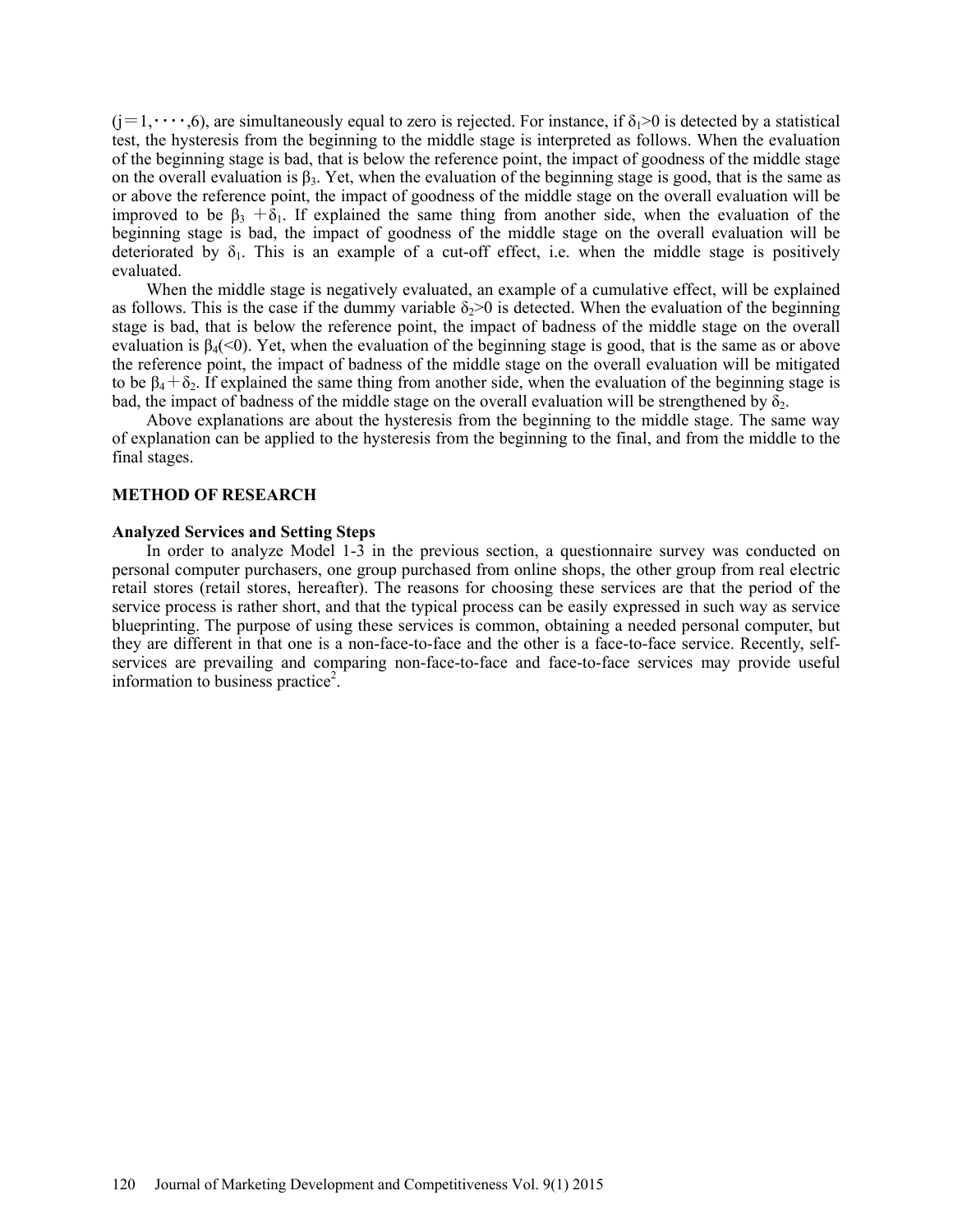## **TABLE 1 STEPS IN SERVICE PROCESS FOR ONLINE SHOPS**

## Beginning Stage

Step1 Searching for the top menu from which consumers begin searching and grasp general ideas about product line-ups and prices

Step2 After grasping the general idea, then narrowing the product target

#### Middle Stage

Step3 Checking the details, such as delivery service fee, guarantee, word of mouth, decide the product and the shop. Step4 Inputting necessary information from the screen as a purchasing procedure

#### Final Stage

Step5 Order confirmation mail, delivery status mail, and so on.

Step6 Delivery and follow-ups if necessary

## **STEPS IN SERVICE PROCESS FOR RETAIL STORES**

Beginning Stage Step1 Before arriving at the sales counter (about 30 minutes before arriving) Step2 Migration around the sales counter Middle Stage Step3 Explanation by and Q&A with a sales staff Step4 narrowing the target, and deciding the product to buy Final Stage Step5 payment at the cashier, applying for the delivery service Step6 leaving the shop, and follow-ups if necessary **Note.** Described by the authors based on interviews and checked by the survey.

A questionnaire survey is conducted on each service. Survey samples are extracted from about a half million monitors, named "iMi Net Monitors." The survey target is adults over 20 years old and experienced the service concerned in three months. A pre-survey is conducted to extract those who meet above conditions and are willing to reply to further questions in detail. The final survey succeeded in securing more than 1,000 samples on each service.

The purpose and therefore the result of both services are obtaining a personal computer, which is set as Step 7, the last step. The service processes of these services are set as Step 1-6 as in Table 1. According to the feature of evaluation focus, these steps are integrated into three stages. Step 1-2 is defined as the beginning stage the evaluation focus of which is speed and responsiveness. Step 3-4 is the middle stage the evaluation focus of which is mainly assurance, knowledge, or expertise. Step 5-6 is the final stage the evaluation focus of which is mainly empathy provided by service staffs and perceived by customers<sup>3</sup>.

## **Data**

The questionnaire survey asks respondents about the perceived benefit of the service they experienced, the evaluation on the result, that on the process as a whole, and that on each step of the process. The perceived benefit is the overall evaluation of Model 1, that includes the satisfaction with the personal computer she obtains and evaluation on how she obtains that PC. This becomes the dependent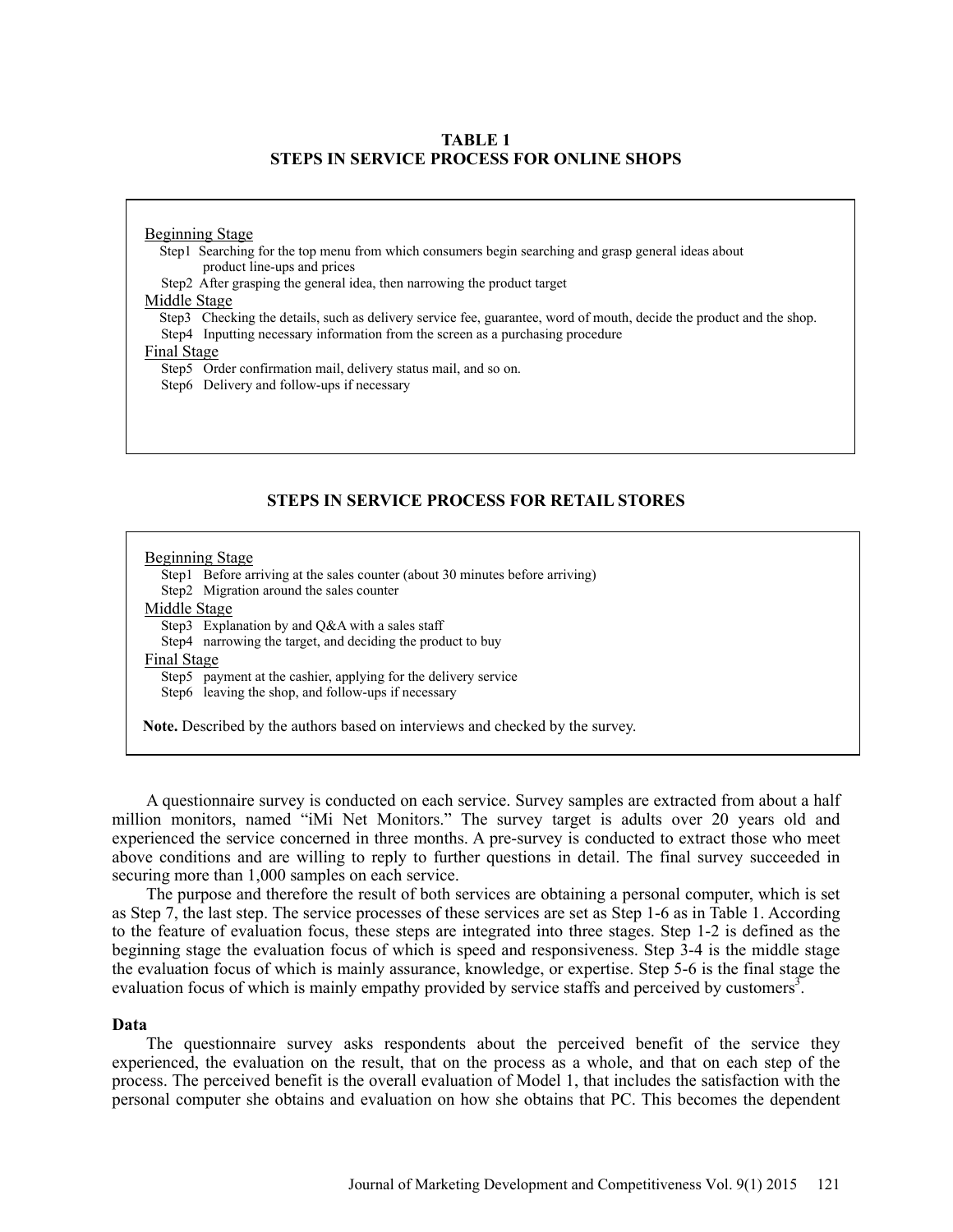variable of Model 1 after necessary transformation.

The evaluation on the whole process is the overall evaluation of Model 2 and Model 3, and becomes the dependent variable of each model after necessary transformation. Two services have different processes, so the wording of each question also differs. For online shops, the question is "Please evaluate the service process, such as the proceedings of the screen, acknowledgement mail, delivery service, and so on." For retail stores, the question is "Please evaluate the service process, such as comfort in the shopping area, explanation by and Q&A with the sales staff, smoothness of casher, and so on." Evaluation on each step is questioned after each step is presented.

The perceived benefit, the evaluation on the result, that on the process, and that on each step are all requested to answer on a scale of a hundred points. However, the neutral point that is neither good nor bad may differ depending on respondents' way of thinking. Some will consider the neutral point to be 50, the other will say that is 70. Therefore, a guideline is shown to respondents and asks them to rate 100 if the target is outstanding and moving, 0 if it is terrible and out of the question, and 60 if it is neither good nor bad. This level, 60, is to be regarded as the reference point. The evaluation of each stage is the average of corresponding steps. Positive portion is the aggregate above 60, and the negative portion is the aggregate below 60. Both are positive numbers<sup>4</sup>.

In Model 3, dummy variables are used to test the "Hysteresis effects." The dummy on the beginning stage is 1 if the sample's evaluation on the beginning stage is the same or above 60, and 0 if it is below 60. The dummy on the middle stage is defined in the same manner.

#### **RESULTS**

Model 1 estimates the effects of the process and the result evaluations on the overall evaluation, i.e. the perceived benefit. In Table 2, parameter estimators indicate that the perceived benefit is affected most when the result is negative, i.e. the personal computer she has purchased is unsatisfactory. The second most influential factor is the negative process evaluation. The least influential factor is the positive result evaluation, and the estimator is statistically insignificant.

With regard to asymmetry, the statistical test has detected the asymmetric impact of the result evaluation on the overall evaluation. This means that while dissatisfaction with the PC purchased is directly associated with the overall dissatisfaction, so long as the PC is good enough to reach the reference point, higher evaluation than that does not contribute to improving the overall evaluation. On the other hand, statistical tests did not detect asymmetry of the path from the process evaluation to the overall evaluation. This means that the evaluation of the process, which is good or bad, improves or deteriorates the overall evaluation to a similar degree. As for nonlinearity, it is detected both on the positive and negative sides. These observations are common for both services.

Model 2 is estimating the effects of the evaluations of three stages on the process evaluation as a whole. First, looking into the case of online shops in Table 3, the effect of positive portion (positive effect, hereafter) is statistically significant at the 5 percent level<sup>5</sup> only in the final stage. Namely, positive evaluations on email of order confirmation, delivery notice, and smoothness of delivery matter. The higher they are, the higher the process evaluation is. On the other hand, the effect of negative portion (negative effect, hereafter) is statistically significant in every stage. Particularly, the parameter estimator of the beginning stage is large. This means that a negative evaluation on screening PCs after browsing the top menu is directly associated with the low evaluation on the whole process.

As for the case of retail stores, being similar to the case of online shops, the positive effect is statistically significant only in the final stage, including payment at the casher and delivery service, etc. Also, the negative effect is significant in every stage. Being different from online shops, among parameter estimators that indicate negative effects, that of the middle stage is largest. This implies that a low evaluation on the interaction with sales staffs etc. most deteriorates the process evaluation.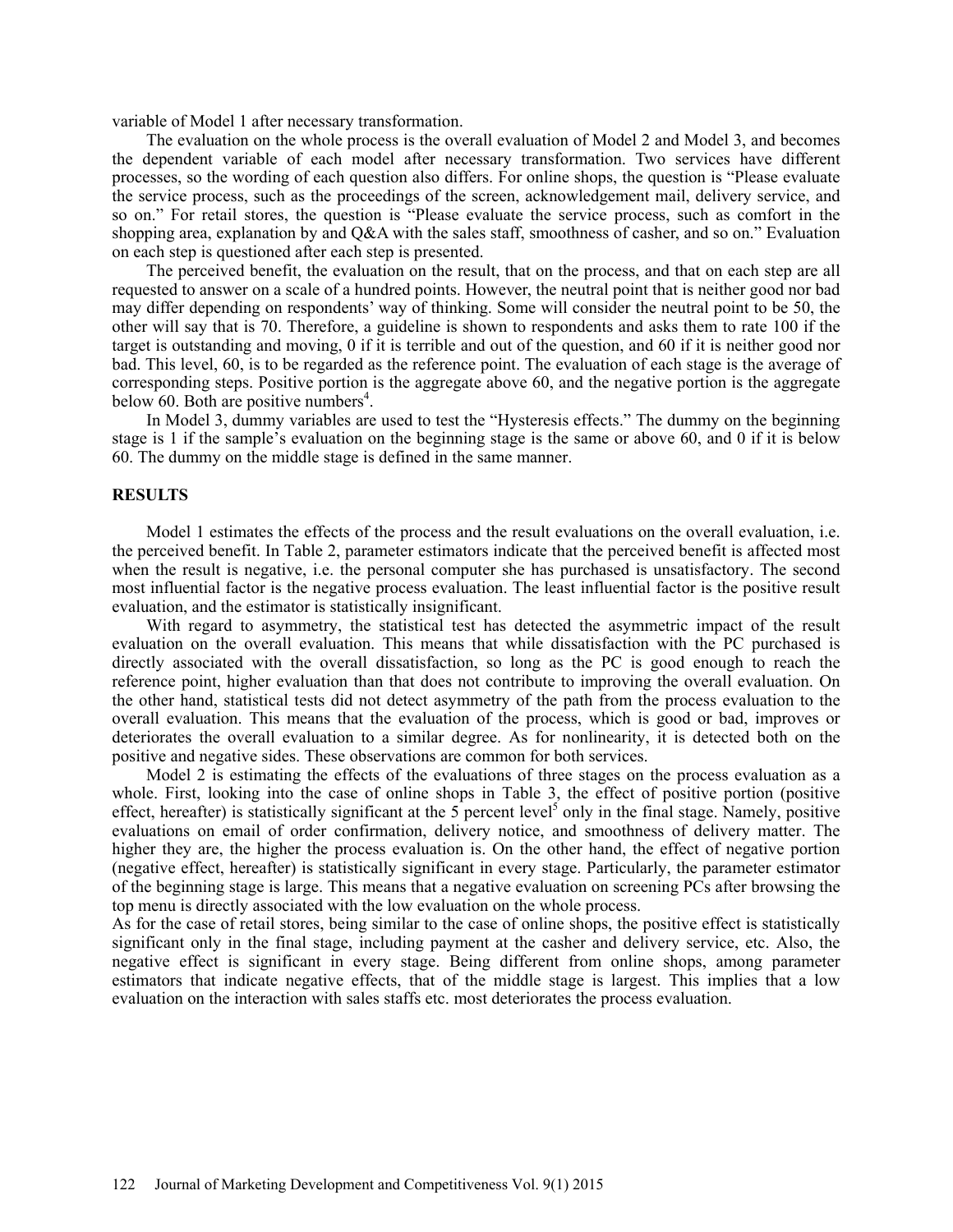## **TABLE 2 RESULT OF MODEL 1: ASYMMETRIC FEATURES AS A WHOLE**

 $\langle$  Online shops  $\rangle$   $\langle$  Retail stores  $\rangle$ 

| Number of Samples: 1,052              |                     |         | Number of Samples: 1,052              |                     |         |
|---------------------------------------|---------------------|---------|---------------------------------------|---------------------|---------|
| Dependent Variable: Perceived Benefit |                     |         | Dependent Variable: Perceived Benefit |                     |         |
| Parameters : Independent Variables    | Parameter Estimator | p-value | Parameters : Independent Variables    | Parameter Estimator | p-value |
| $\beta$ <sup>0</sup> : Intercept      | 4.098               | 0.000   | $\beta$ <sup>o</sup> : Intercept      | 4.146               | 0.000   |
| $\beta$ 1: Process: Positive Portion  | 0.084               | 0.000   | $\beta$ 1: Process: Positive Portion  | 0.054               | 0.002   |
| $\beta_2$ : Process: Negative Portion | $-0.082$            | 0.000   | $\beta_2$ : Process: Negative Portion | $-0.069$            | 0.000   |
| $\beta_3$ : Result: Positive Portion  | 0.018               | 0.200   | $\beta_3$ : Result: Positive Portion  | 0.028               | 0.053   |
| $\beta$ 4: Result: Negative Portion   | $-0.219$            | 0.000   | $\beta$ 4: Result: Negative Portion   | $-0.089$            | 0.000   |
| Coefficient of Determination          | 0.314               |         | Coefficient of Determination          | 0.216               |         |
| Same (degree of freedom adjusted)     | 0.311               |         | Same (degree of freedom adjusted)     | 0.213               |         |
| Tests for Asymmetry                   |                     |         | Tests for Asymmetry                   |                     |         |
|                                       | Degree of Freedom   | p-value |                                       | Degree of Freedom   | p-value |
| <b>Process</b>                        | (1, 1047)           | 0.946   | Process                               | (1, 1047)           | 0.649   |
| Result                                | (1, 1047)           | 0.000   | Result                                | (1, 1047)           | 0.026   |
| <b>Tests for Nonlinearity</b>         |                     |         | <b>Tests for Nonlinearity</b>         |                     |         |
|                                       | Degree of Freedom   | p-value |                                       | Degree of Freedom   | p-value |
| Positive Side                         | (1, 1047)           | 0.000   | Positive Side                         | (1, 1047)           | 0.000   |
| Negative Side                         | (1, 1047)           | 0.000   | Negative Side                         | (1, 1047)           | 0.000   |
| $\sim$ $\sim$                         |                     |         | $\sim$ $\sim$                         |                     |         |

**Note.** Estimation method is ordinary least squares. Same for Table 3 and 4.

All variables except for intercepts take natural logarithm. Same for Table 3 and 4.

Dependent variables are added to one to prevent from invalidating logarithm. Same for Table  $3 \& 4$ .

F tests are used for testing asymmetry and nonlinearity. Same for Table 3.

With regard to asymmetry, inferred from the parameter estimators, the conspicuous asymmetry is shown in the beginning stage. It applies to the beginning stages of both services that a low evaluation decisively causes to deteriorate the overall evaluation in contrast to the ineffectiveness of the evaluation that is higher than the reference point. This so called "Loss aversion" is one of the typical features of "Prospect theory." This asymmetry does not exist in the middle stage of online shops and the final stages of both services. Regarding the final stage of retail stores, the positive effect outweighs the negative effect in magnitude, although the impact is decreasing and so it is not a value-enhancing quality.

The results of statistical tests shown in Table 3 also indicate the existence of asymmetry for the beginning stages of both services and the middle stage of retail stores. It also coincides with what are observed in parameter estimators that there is no asymmetry for the middle stage of online shops and the final stages of both services. The tests, in addition, proved the existence of nonlinearity for both negative and positive sides of both services.

Model 3 examines the "Hysteresis effect" that the evaluation of the former stage affects the parameters of latter stages. The results are shown in Table 4. For the case of online shops, the hysteresis from the beginning stage to the negative effect of the final stage is statistically significant. That is, if the beginning stage, such as starting a search from the top menu, is poorly evaluated, the negative effect of the final stage is strengthened.

For the case of retail stores, the hysteresis from the beginning stage to the negative effect of the middle stage is statistically significant. That is, if the beginning stage, such as approaching the sales counter, is poorly evaluated due to crowdedness or so, the negative effect of the middle stage is strengthened. In both services, therefore, cumulative effects are observed.

However, the hysteresis effect is observed only in one path out of six possibilities of each service. This means that the compensatory model like Model 2 works to a considerable extent. It can also be said that the cut-off effect that a failure in the former stages cannot be compensated by goodness of latter stages, a phenomenon that is frequently mentioned by business practitioners, is not detected by statistical tests. Hence, it is inferred that the phenomenon practitioners often refer to is caused not by a cut-off effect but by the inerasable magnitude of negative effect of the beginning stage. In fact, the beginning stage, the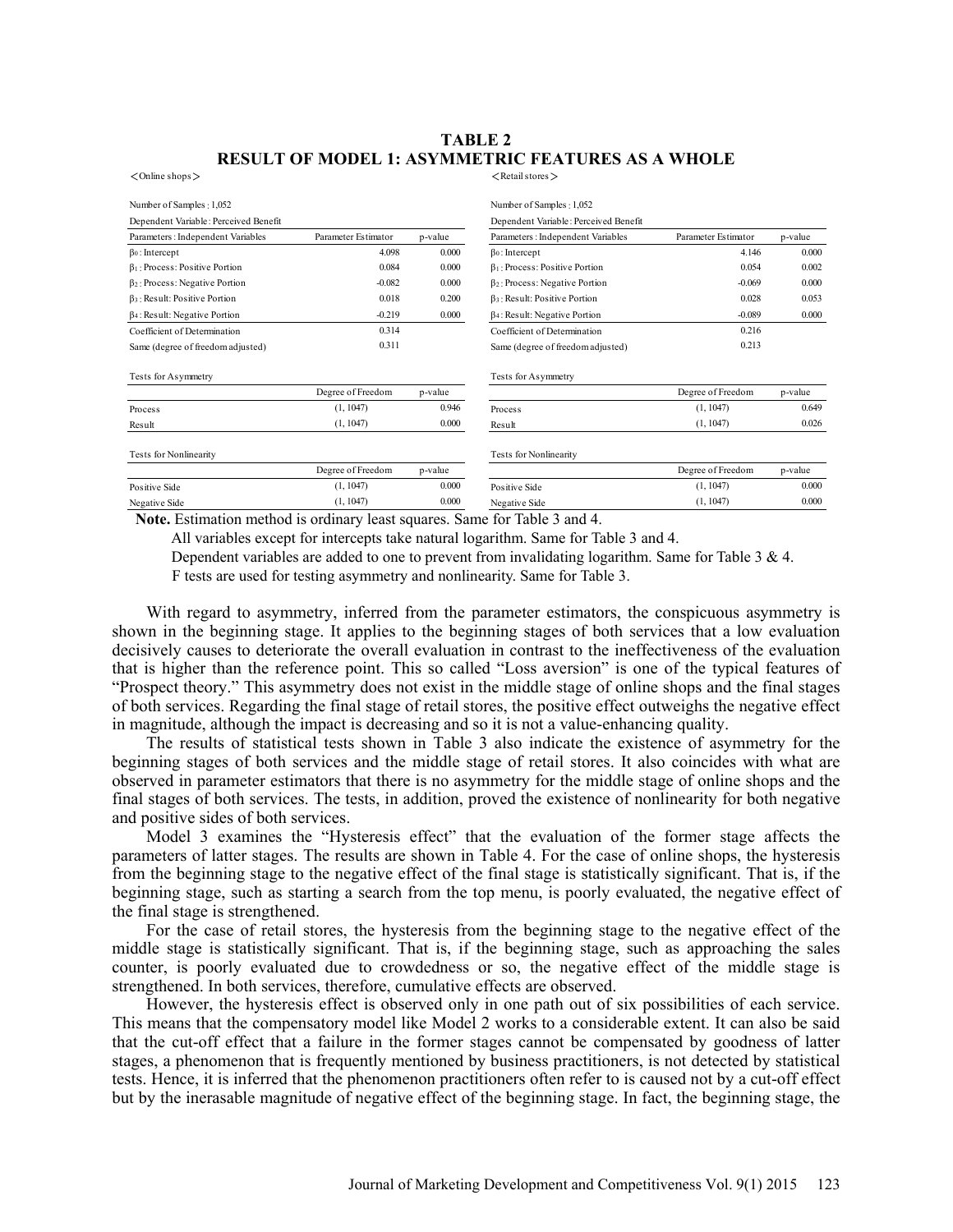evaluation focus of which is speed and responsiveness, has a large negative effect if the evaluation is below the reference point as shown in "Prospect theory."

#### **TABLE 3 RESULT OF MODEL 2: DIFFERENCES AMONG THREE STAGES**   $\langle$  Online shops  $>$   $\langle$  Retail stores  $>$

| Dependent Variable: Process Evaluation<br>Dependent Variable: Process Evaluation<br>Parameter Estimator<br>Parameter Estimator<br>Parameters: Independent Variables<br>p-value<br>Parameters: Independent Variables<br>p-value<br>$\beta$ <sup>o</sup> : Intercept<br>$\beta$ <sup>o</sup> : Intercept<br>4.007<br>0.000<br>0.000<br>4.121<br>0.721<br>0.838<br>$\beta$ 1: Beginning Stage Positive Portion<br>0.009<br>$\beta$ 1: Beginning Stage Positive Portion<br>0.003<br>0.000<br>$\beta$ 2: Beginning Stage - Negative Portion<br>0.000<br>$\beta$ <sub>2</sub> ; Beginning Stage Negative Portion<br>$-0.214$<br>$-0.177$<br>0.184<br>β <sub>3</sub> : Middle Stage Positive Portion<br>0.054<br>0.078<br>β <sub>3</sub> : Middle Stage Positive Portion<br>0.021<br>0.000<br>$-0.090$<br>0.031<br>$\beta_4$ : Middle Stage - Negative Portion<br>$-0.264$<br>$\beta_4$ : Middle Stage Negative Portion<br>0.009<br>β <sub>5</sub> : Final Stage · Positive Portion<br>0.062<br>0.024<br>β5: Final Stage Positive Portion<br>0.067<br>0.031<br>$-0.058$<br>$\beta_6$ : Final Stage - Negative Portion<br>$-0.103$<br>0.002<br>$\beta_6$ : Final Stage - Negative Portion<br>Coefficient of Determination<br>Coefficient of Determination<br>0.247<br>0.356<br>0.327<br>Same (degree of freedom adjusted)<br>0.225<br>Same (degree of freedom adjusted)<br>Tests for Asymmetry<br>Tests for Asymmetry<br>Degree of Freedom<br>Degree of Freedom<br>p-value<br>p-value<br>0.000<br>0.000<br>Beginning Stage<br>(1, 1045)<br>Beginning Stage<br>(1, 1045)<br>0.000<br>Middle Stage<br>(1, 1045)<br>0.597<br>Middle Stage<br>(1, 1045)<br>0.943<br>Final Stage<br>(1, 1045)<br>0.413<br>Final Stage<br>(1, 1045)<br><b>Tests for Nonlinearity</b><br><b>Tests for Nonlinearity</b><br>Degree of Freedom<br>Degree of Freedom<br>p-value<br>p-value<br>Positive Side<br>Positive Side<br>(1, 1045)<br>0.000<br>0.000<br>(1, 1045)<br>(1, 1045)<br>0.000<br>Negative Side<br>0.000<br>Negative Side<br>(1, 1045) | Number of Samples: 1,052 |  | Number of Samples: 1,052 |  |
|---------------------------------------------------------------------------------------------------------------------------------------------------------------------------------------------------------------------------------------------------------------------------------------------------------------------------------------------------------------------------------------------------------------------------------------------------------------------------------------------------------------------------------------------------------------------------------------------------------------------------------------------------------------------------------------------------------------------------------------------------------------------------------------------------------------------------------------------------------------------------------------------------------------------------------------------------------------------------------------------------------------------------------------------------------------------------------------------------------------------------------------------------------------------------------------------------------------------------------------------------------------------------------------------------------------------------------------------------------------------------------------------------------------------------------------------------------------------------------------------------------------------------------------------------------------------------------------------------------------------------------------------------------------------------------------------------------------------------------------------------------------------------------------------------------------------------------------------------------------------------------------------------------------------------------------------------------------------------------------------------------------------|--------------------------|--|--------------------------|--|
|                                                                                                                                                                                                                                                                                                                                                                                                                                                                                                                                                                                                                                                                                                                                                                                                                                                                                                                                                                                                                                                                                                                                                                                                                                                                                                                                                                                                                                                                                                                                                                                                                                                                                                                                                                                                                                                                                                                                                                                                                     |                          |  |                          |  |
|                                                                                                                                                                                                                                                                                                                                                                                                                                                                                                                                                                                                                                                                                                                                                                                                                                                                                                                                                                                                                                                                                                                                                                                                                                                                                                                                                                                                                                                                                                                                                                                                                                                                                                                                                                                                                                                                                                                                                                                                                     |                          |  |                          |  |
|                                                                                                                                                                                                                                                                                                                                                                                                                                                                                                                                                                                                                                                                                                                                                                                                                                                                                                                                                                                                                                                                                                                                                                                                                                                                                                                                                                                                                                                                                                                                                                                                                                                                                                                                                                                                                                                                                                                                                                                                                     |                          |  |                          |  |
|                                                                                                                                                                                                                                                                                                                                                                                                                                                                                                                                                                                                                                                                                                                                                                                                                                                                                                                                                                                                                                                                                                                                                                                                                                                                                                                                                                                                                                                                                                                                                                                                                                                                                                                                                                                                                                                                                                                                                                                                                     |                          |  |                          |  |
|                                                                                                                                                                                                                                                                                                                                                                                                                                                                                                                                                                                                                                                                                                                                                                                                                                                                                                                                                                                                                                                                                                                                                                                                                                                                                                                                                                                                                                                                                                                                                                                                                                                                                                                                                                                                                                                                                                                                                                                                                     |                          |  |                          |  |
|                                                                                                                                                                                                                                                                                                                                                                                                                                                                                                                                                                                                                                                                                                                                                                                                                                                                                                                                                                                                                                                                                                                                                                                                                                                                                                                                                                                                                                                                                                                                                                                                                                                                                                                                                                                                                                                                                                                                                                                                                     |                          |  |                          |  |
|                                                                                                                                                                                                                                                                                                                                                                                                                                                                                                                                                                                                                                                                                                                                                                                                                                                                                                                                                                                                                                                                                                                                                                                                                                                                                                                                                                                                                                                                                                                                                                                                                                                                                                                                                                                                                                                                                                                                                                                                                     |                          |  |                          |  |
|                                                                                                                                                                                                                                                                                                                                                                                                                                                                                                                                                                                                                                                                                                                                                                                                                                                                                                                                                                                                                                                                                                                                                                                                                                                                                                                                                                                                                                                                                                                                                                                                                                                                                                                                                                                                                                                                                                                                                                                                                     |                          |  |                          |  |
|                                                                                                                                                                                                                                                                                                                                                                                                                                                                                                                                                                                                                                                                                                                                                                                                                                                                                                                                                                                                                                                                                                                                                                                                                                                                                                                                                                                                                                                                                                                                                                                                                                                                                                                                                                                                                                                                                                                                                                                                                     |                          |  |                          |  |
|                                                                                                                                                                                                                                                                                                                                                                                                                                                                                                                                                                                                                                                                                                                                                                                                                                                                                                                                                                                                                                                                                                                                                                                                                                                                                                                                                                                                                                                                                                                                                                                                                                                                                                                                                                                                                                                                                                                                                                                                                     |                          |  |                          |  |
|                                                                                                                                                                                                                                                                                                                                                                                                                                                                                                                                                                                                                                                                                                                                                                                                                                                                                                                                                                                                                                                                                                                                                                                                                                                                                                                                                                                                                                                                                                                                                                                                                                                                                                                                                                                                                                                                                                                                                                                                                     |                          |  |                          |  |
|                                                                                                                                                                                                                                                                                                                                                                                                                                                                                                                                                                                                                                                                                                                                                                                                                                                                                                                                                                                                                                                                                                                                                                                                                                                                                                                                                                                                                                                                                                                                                                                                                                                                                                                                                                                                                                                                                                                                                                                                                     |                          |  |                          |  |
|                                                                                                                                                                                                                                                                                                                                                                                                                                                                                                                                                                                                                                                                                                                                                                                                                                                                                                                                                                                                                                                                                                                                                                                                                                                                                                                                                                                                                                                                                                                                                                                                                                                                                                                                                                                                                                                                                                                                                                                                                     |                          |  |                          |  |
|                                                                                                                                                                                                                                                                                                                                                                                                                                                                                                                                                                                                                                                                                                                                                                                                                                                                                                                                                                                                                                                                                                                                                                                                                                                                                                                                                                                                                                                                                                                                                                                                                                                                                                                                                                                                                                                                                                                                                                                                                     |                          |  |                          |  |
|                                                                                                                                                                                                                                                                                                                                                                                                                                                                                                                                                                                                                                                                                                                                                                                                                                                                                                                                                                                                                                                                                                                                                                                                                                                                                                                                                                                                                                                                                                                                                                                                                                                                                                                                                                                                                                                                                                                                                                                                                     |                          |  |                          |  |
|                                                                                                                                                                                                                                                                                                                                                                                                                                                                                                                                                                                                                                                                                                                                                                                                                                                                                                                                                                                                                                                                                                                                                                                                                                                                                                                                                                                                                                                                                                                                                                                                                                                                                                                                                                                                                                                                                                                                                                                                                     |                          |  |                          |  |
|                                                                                                                                                                                                                                                                                                                                                                                                                                                                                                                                                                                                                                                                                                                                                                                                                                                                                                                                                                                                                                                                                                                                                                                                                                                                                                                                                                                                                                                                                                                                                                                                                                                                                                                                                                                                                                                                                                                                                                                                                     |                          |  |                          |  |
|                                                                                                                                                                                                                                                                                                                                                                                                                                                                                                                                                                                                                                                                                                                                                                                                                                                                                                                                                                                                                                                                                                                                                                                                                                                                                                                                                                                                                                                                                                                                                                                                                                                                                                                                                                                                                                                                                                                                                                                                                     |                          |  |                          |  |
|                                                                                                                                                                                                                                                                                                                                                                                                                                                                                                                                                                                                                                                                                                                                                                                                                                                                                                                                                                                                                                                                                                                                                                                                                                                                                                                                                                                                                                                                                                                                                                                                                                                                                                                                                                                                                                                                                                                                                                                                                     |                          |  |                          |  |
|                                                                                                                                                                                                                                                                                                                                                                                                                                                                                                                                                                                                                                                                                                                                                                                                                                                                                                                                                                                                                                                                                                                                                                                                                                                                                                                                                                                                                                                                                                                                                                                                                                                                                                                                                                                                                                                                                                                                                                                                                     |                          |  |                          |  |

|                     |         | Number of Samples: 1,052                                  |                     |         |
|---------------------|---------|-----------------------------------------------------------|---------------------|---------|
|                     |         | Dependent Variable: Process Evaluation                    |                     |         |
| Parameter Estimator | p-value | Parameters: Independent Variables                         | Parameter Estimator | p-value |
| 4.007               | 0.000   | $\beta$ : Intercept                                       | 4.121               | 0.000   |
| 0.009               | 0.721   | $\beta_1$ : Beginning Stage Positive Portion              | 0.003               | 0.838   |
| $-0.177$            | 0.000   | $\beta$ <sub>2</sub> : Beginning Stage - Negative Portion | $-0.214$            | 0.000   |
| 0.054               | 0.078   | $\beta$ 3: Middle Stage - Positive Portion                | 0.021               | 0.184   |
| $-0.090$            | 0.031   | $\beta_4$ : Middle Stage Negative Portion                 | $-0.264$            | 0.000   |
| 0.067               | 0.009   | β <sub>5</sub> : Final Stage Positive Portion             | 0.062               | 0.024   |
| $-0.103$            | 0.002   | $\beta_6$ : Final Stage - Negative Portion                | $-0.058$            | 0.031   |
| 0.247               |         | Coefficient of Determination                              | 0.356               |         |
| 0.225               |         | Same (degree of freedom adjusted)                         | 0.327               |         |
|                     |         | Tests for Asymmetry                                       |                     |         |
| Degree of Freedom   | p-value |                                                           | Degree of Freedom   | p-value |

|                 | DOLIVE OF FIGGOIN | D-value |  |
|-----------------|-------------------|---------|--|
| Beginning Stage | (1, 1045)         | 0.000   |  |
| Middle Stage    | (1, 1045)         | 0.000   |  |
| Final Stage     | (1, 1045)         | 0.943   |  |
|                 |                   |         |  |

#### Tests for Nonlinearity Tests for Nonlinearity

| Degree of Freedom | p-value | Degree of Freedom          | p-value    |
|-------------------|---------|----------------------------|------------|
| (1, 1045)         | 0.000   | Positive Side<br>(1.1045)  | 0.000      |
| 1045              | 0.000   | (1. 1045)<br>Negative Side | $_{0.000}$ |

## **TABLE 4 RESULT OF MODEL 3: HYSTERESIS EFFET**

| Number of Samples: 1,052                               |                     | Number of Samples: 1,052<br>Dependent Variable: Process Evaluation |                                                       |                     |         |
|--------------------------------------------------------|---------------------|--------------------------------------------------------------------|-------------------------------------------------------|---------------------|---------|
| Dependent Variable: Process Evaluation                 |                     |                                                                    |                                                       |                     |         |
| Parameters: Independent Variables                      | Parameter Estimator | p-value                                                            | Parameters: Independent Variables                     | Parameter Estimator | p-value |
| $\beta_0$ : Intercept                                  | 4.028               | 0.000                                                              | $\beta_0$ : Intercept                                 | 4.136               | 0.000   |
| $\beta_1$ : Beginning Stage Positive Portion           | 0.008               | 0.808                                                              | $\beta_1$ : Beginning Stage Positive Portion          | 0.011               | 0.273   |
| $\beta_2$ : Beginning Stage Negative Portion           | $-0.175$            | 0.000                                                              | $\beta_2$ : Beginning Stage Negative Portion          | $-0.158$            | 0.016   |
| $\beta_3$ : Middle Stage Positive Portion              | 0.046               | 0.522                                                              | $\beta_3$ : Middle Stage Positive Portion             | 0.016               | 0.192   |
| $\beta_4$ : Middle Stage Negative Portion              | $-0.079$            | 0.127                                                              | $\beta_4$ : Middle Stage Negative Portion             | $-0.328$            | 0.000   |
| $\beta_5$ : Final Stage Positive Portion               | 0.066               | 0.048                                                              | $\beta_5$ : Final Stage Positive Portion              | 0.148               | 0.022   |
| $\beta_6$ : Final Stage Negative Portion               | $-0.118$            | 0.036                                                              | $\beta_6$ : Final Stage Negative Portion              | $-0.107$            | 0.044   |
| $\delta_1$ : Dum beg × Middle Stage Positive Portion   | 0.028               | 0.495                                                              | $\delta_1$ : Dum beg × Middle Stage Positive Portion  | 0.063               | 0.333   |
| $\delta_2$ : Dum beg × Middle Stage · Negative Portion | 0.052               | 0.591                                                              | $\delta_2$ : Dum beg × Middle Stage Negative Portion  | 0.169               | 0.014   |
| $\delta_3$ : Dum mid × Final Stage · Positive Portion  | 0.037               | 0.540                                                              | $\delta_3$ : Dum mid × Final Stage · Positive Portion | $-0.061$            | 0.509   |
| $\delta_4$ : Dum mid × Final Stage · Negative Portion  | $-0.021$            | 0.574                                                              | $\delta_4$ : Dum mid × Final Stage · Negative Portion | 0.022               | 0.757   |
| $\delta_5$ : Dum beg × Final Stage Positive Portion    | $-0.004$            | 0.944                                                              | $\delta_5$ : Dum beg × Final Stage Positive Portion   | 0.048               | 0.633   |
| $\delta_6$ : Dum beg × Final Stage Negative Portion    | 0.110               | 0.039                                                              | $\delta_6$ : Dum beg × Final Stage Negative Portion   | 0.053               | 0.594   |
| Coefficient of Determination                           | 0.362               |                                                                    | Coefficient of Determination                          | 0.465               |         |
| Same (degree of freedom adjusted)                      | 0.321               |                                                                    | Same (degree of freedom adjusted)                     | 0.420               |         |

#### **CONCLUSION**

## **Findings of This Study**

The results of this study are summarized as follows. As a whole, cognitive asymmetry and nonlinearity are observed in service evaluation. Asymmetry means that a negative evaluation of a regressor influences more in magnitude than a positive evaluation of the same regressor on the regressand, the overall evaluation.

Figure 3 shows the impact of the process and the result evaluations on the overall evaluation, the perceived benefit for the case of online shops. This indicates remarkable asymmetry between negative and positive effects with respect to the result evaluation. This feature also applies for the case of retail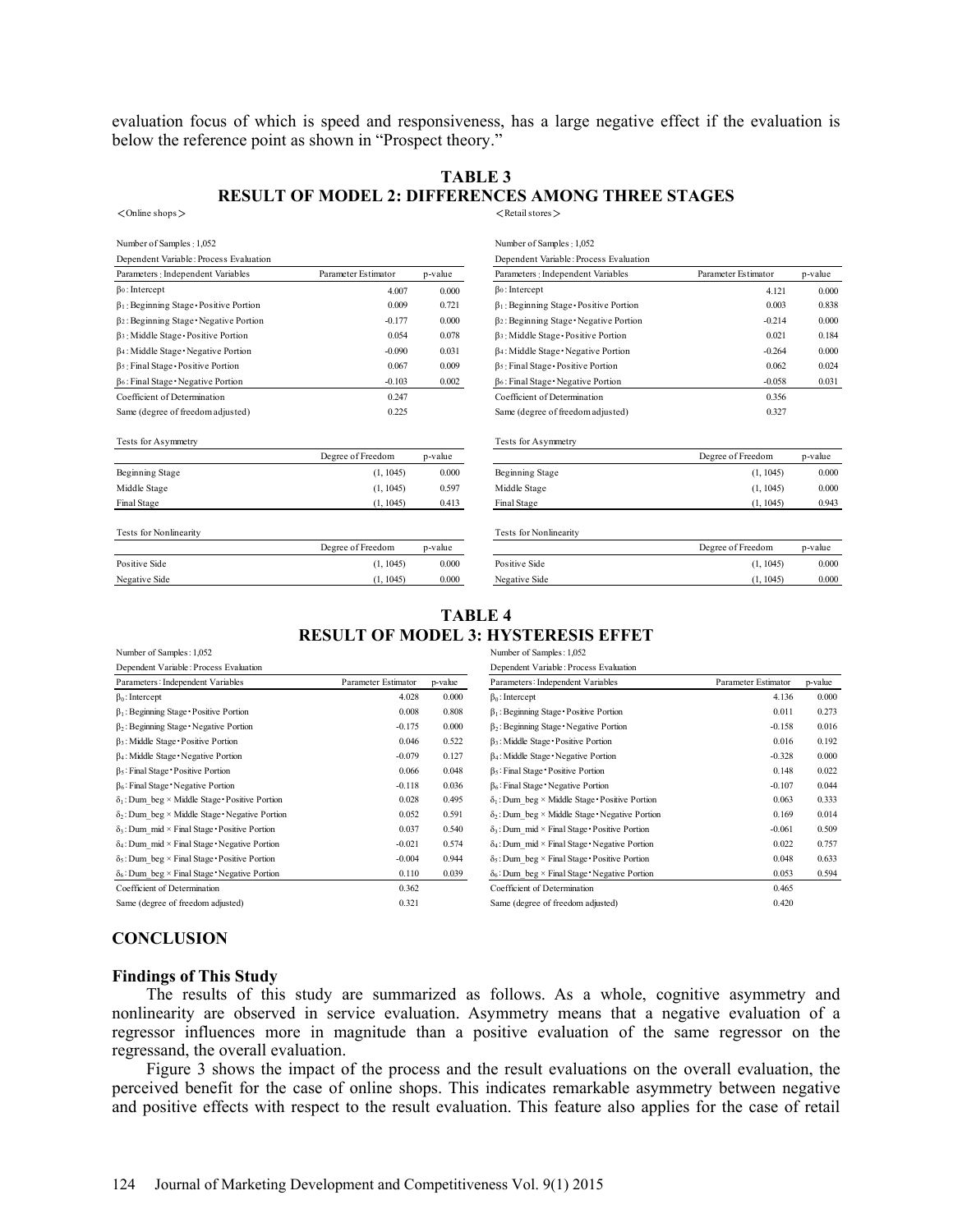stores.

Nonlinearity means that the independent variables that explain the overall evaluation indicate below HGD1. Nonlinearity, in this sense, was detected for both negative and positive effects of both services. For instance, the evaluations of all three stages increase by 10%, the overall evaluation improves less than 10%. In this sense, such factors as value-enhancing qualities are not found out.

**FIGURE 3 SENSITIVITY OF OVERALL EVALUATION TO PROCESS AND RESULT --- CASE OF ONLINE SHOPS ---** 



**Note.** Vertical axis: Overall evaluation (Perceived benefit, 100 points scale)

 Horizontal axis: Process and result evaluations difference from the reference point (60 points) (same for Figure 4 and 5). The curve indicating the impact of the process on overall is drawn by fixing the result evaluation to the reference point. The curve of the result on overall is drawn in the same manner, fixing the process evaluation to the reference point.

Although the service process does not indicate asymmetric feature as a whole as shown in Figure 3, the beginning stage, the evaluation focus of which is speed and responsiveness, shows remarkable asymmetry as shown in Figure 4, a typical shape of function proposed by "Prospect theory." On the other hand, the final stage, the evaluation focus of which is empathy, does not show any asymmetric feature. It is highly possible that these characteristics are applied not only to the beginning and the final stages but also to the factors of speed and empathy respectively. While Mittal et al. (1998) found out asymmetric features about many factors randomly, this study has classified the stages and factors which show asymmetry and which do not.

It should be noted, however, that each step of the process does not influence the overall evaluation separately and independently. As shown in Figure 5 which is about the case of online shops, the "Hysteresis effect" has been found out. When the final stage is well-evaluated, i.e. above the reference point, the beginning stage does not affect at all. This means that so-called cut-off effect does not exist. This corresponds to the sole one curve for the positive domain of the final stage. However, when the final stage is poorly evaluated, i.e. below the reference point, the negative effect is strengthened by a poor evaluation of the beginning stage, a cumulative effect. This corresponds to the two branched curves of the negative domain of the final stage, depending on the goodness of the evaluation of the beginning stage. When the beginning stage is well evaluated, the impact of the final stage on the overall evaluation shows the reverse asymmetry, indicating a larger impact of the positive effect than the negative effect. In this sense, the final stage, or the factor of empathy, has some features of the value-enhancing qualities, although the effect is not increasing.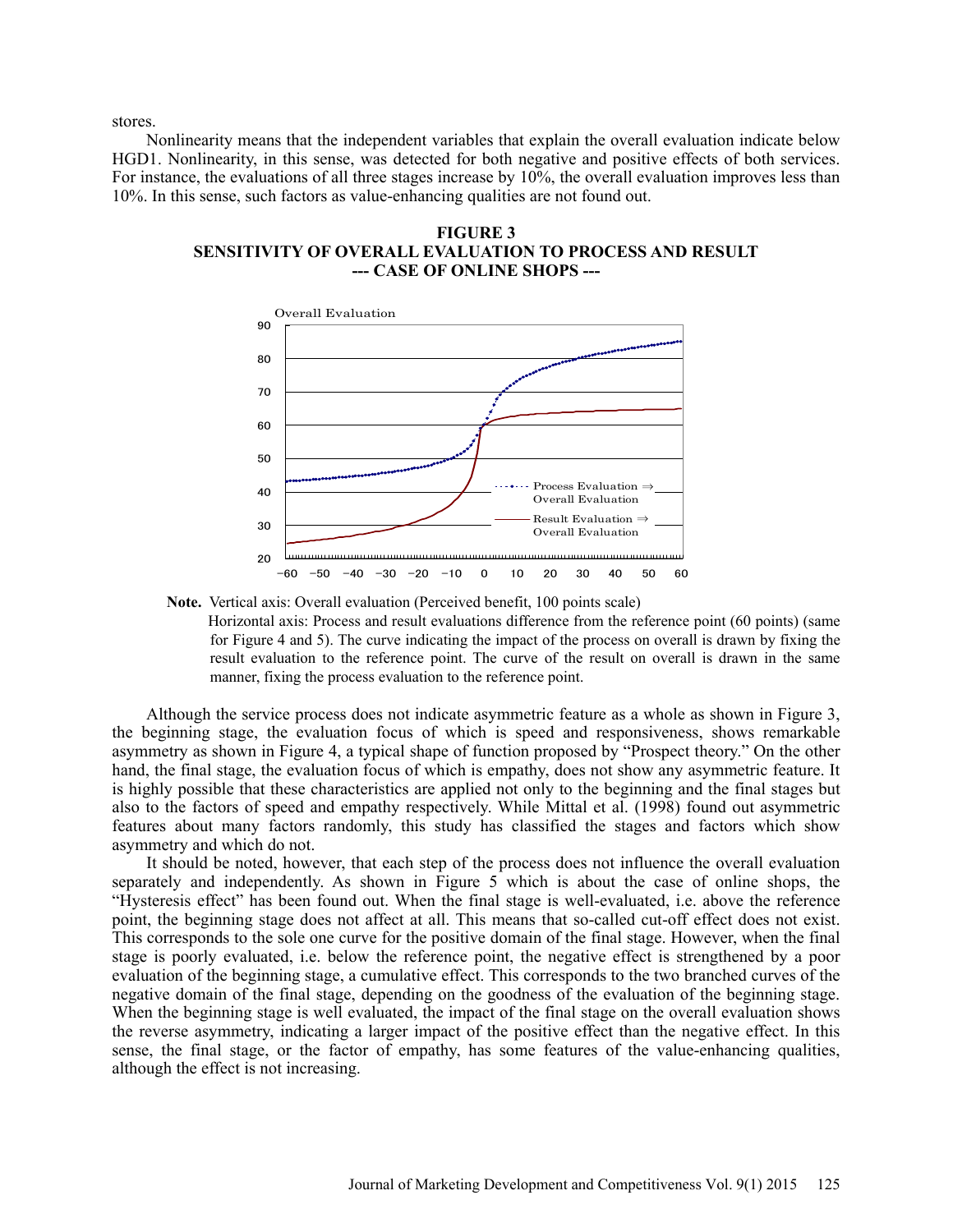## **FIGURE 4 SENSITIVITY OF PROCESS EVALUATION TO EACH STAGE --- CASE OF ONLINE SHOPS ---**



 **Note.** Each curve is drawn by fixing the other two evaluations to the reference point. (same for Figure 5)





**Note.** This figure is about the case of online shops. For retail stores, there is a branch in the negative domain of the middle stage evaluation instead of the final stage.

## **Contribution and Further Discussion**

Contributions of this study can be summarized as follows. From an academic point of view, this study examined the relationship between the service process and the overall evaluation, and consequently, extracted the features common in face-to-face and non-face-to-face services. Although the importance of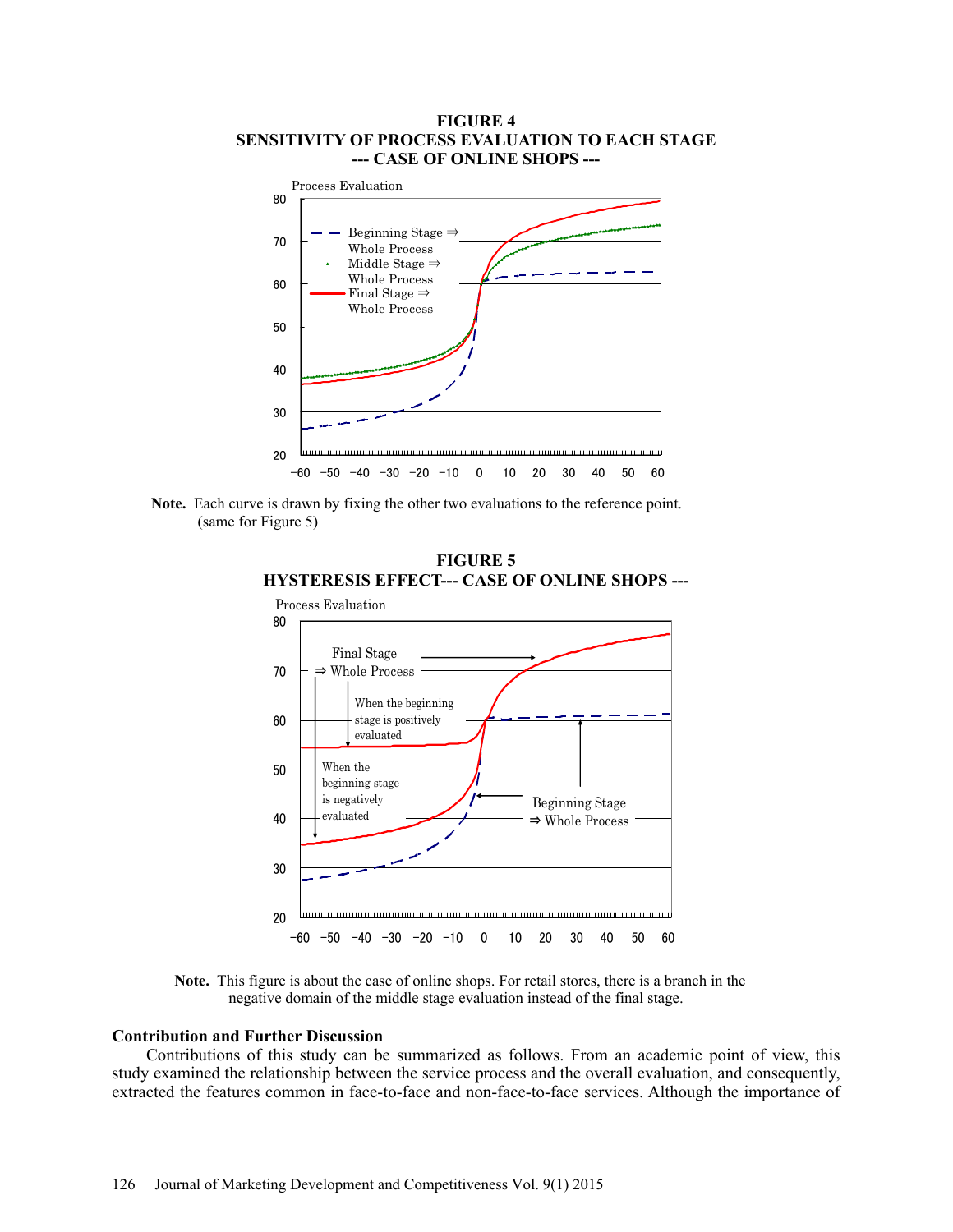service processes has been repeatedly emphasized, empirical studies with specific reference to service evaluations are rare. The expression of service processes has developed especially in the form of service blueprinting, the central path of which is customer processes. Yet, service blueprinting is more for internal management than for service evaluation. In this sense, this study mediates between management and consumer behavior through service evaluation.

From the viewpoints of business practice, the evaluation focus of three stages with their asymmetric and nonlinear natures on the overall evaluation will be useful, such as for quality control. For instance, the first priority can be set to improve the beginning stage up to the reference point, and then the priority can be switched to improve the final stage. Of course, the formation and separation of the stages or traits of each stage might vary, depending on the nature of services. Yet, this study can be a benchmark, providing a methodological suggestion.

Starting up retail businesses in a market, including an emerging market, necessitates understanding characteristics of shoppers, particularly how they evaluate shopping experiences. They may vary, depending on each country, social class, and other profiles. This study is providing a potential method to understand characteristics of the target shoppers.

## **ENDNOTES**

- 1. For example, production function used in economics is usually homogeneous of degree one, and that requires a decreasing impact on production with respect to individual factors.
- 2. Froehle & Roth (2004), Meuter, Ostrom, Roundtree, & Bitner (2000) mentioned in detail regarding categories and methods of evaluation of non-face-to-face services, or technology-based service encounters.
- 3. The transition of evaluation focus is studied by Nagashima (2009, 2010)
- 4. This method follows Mittal et al. (1998).
- 5. Statistical significance will be discussed at the 5 percent significance lever hereafter.

## **REFERENCES**

- Bitner, M. J., Ostrom, A. L., & Morgan, F. N. (2008). Service Blueprinting: A Practical Technique for Service Innovation. *California Management Review*, 50 (3), Spring, 66-94.
- Froehle, C. M. & Roth, A. V. (2004). New measurement scales for evaluating perceptions of the technology -mediated customer service experience. *Journal of Operations Management*, 22, 1-21.
- Grönroos, C. (1982). *Strategic Management and Marketing in the Service Sector*. Hersingfors: Swedish School of Economics and Business Administration.
- Grönroos, C. (1984). A Service Quality Model and its Marketing Implications. *European Journal of Marketing*, 18 (4), 36-44.
- Grönroos, C. (1990). *Service Management and Marketing: Managing the Moment of Truth in Service Competition*. Lexington Books.
- Kahneman, D. (1999). Objective Happiness in *Well-Being*, Kahneman, D., Diener, E., & Schwarz N. eds. Russell Sage Foundation, New York, 3-25.
- Kahneman, D. & Tversky, A. (1979). Prospect Theory: An Analysis of Decision under Risk. *Econometrica*, 47 (2), 263-291.
- Kanouse, D. E. & Hanson, Jr. L. R. (1971). Negativity in Evaluations in *Attribution: Perceiving the Causes of Behavior*. Jones, E. E., Kanouse, D. E., Kelley, H. H., Nisbett, R. E., Valins S., & Weiner B. eds. General Learning Press, 47-62.
- Kingman-Brundage, J. (1989). The ABC's of Service System Blueprinting in "*Designing a Winning Service Strategy: 7th Annual Service Marketing Conference Proceedings*. Bitner, M. J. & Crosby L. A. eds. American Marketing Association.
- Meuter, M. L., Ostrom, A. L. Roundtree, R. I. & Bitner, M. J. (2000). Self-Service Technologies: Understanding Customer Satisfaction with Technology-Based Service Encounters. *Journal of Marketing*, 64 (July), 50-64.
- Christopher, M. & Schwager, A. (2007). Understanding Customer Experience. *Harvard Business Review*. February, 2007.